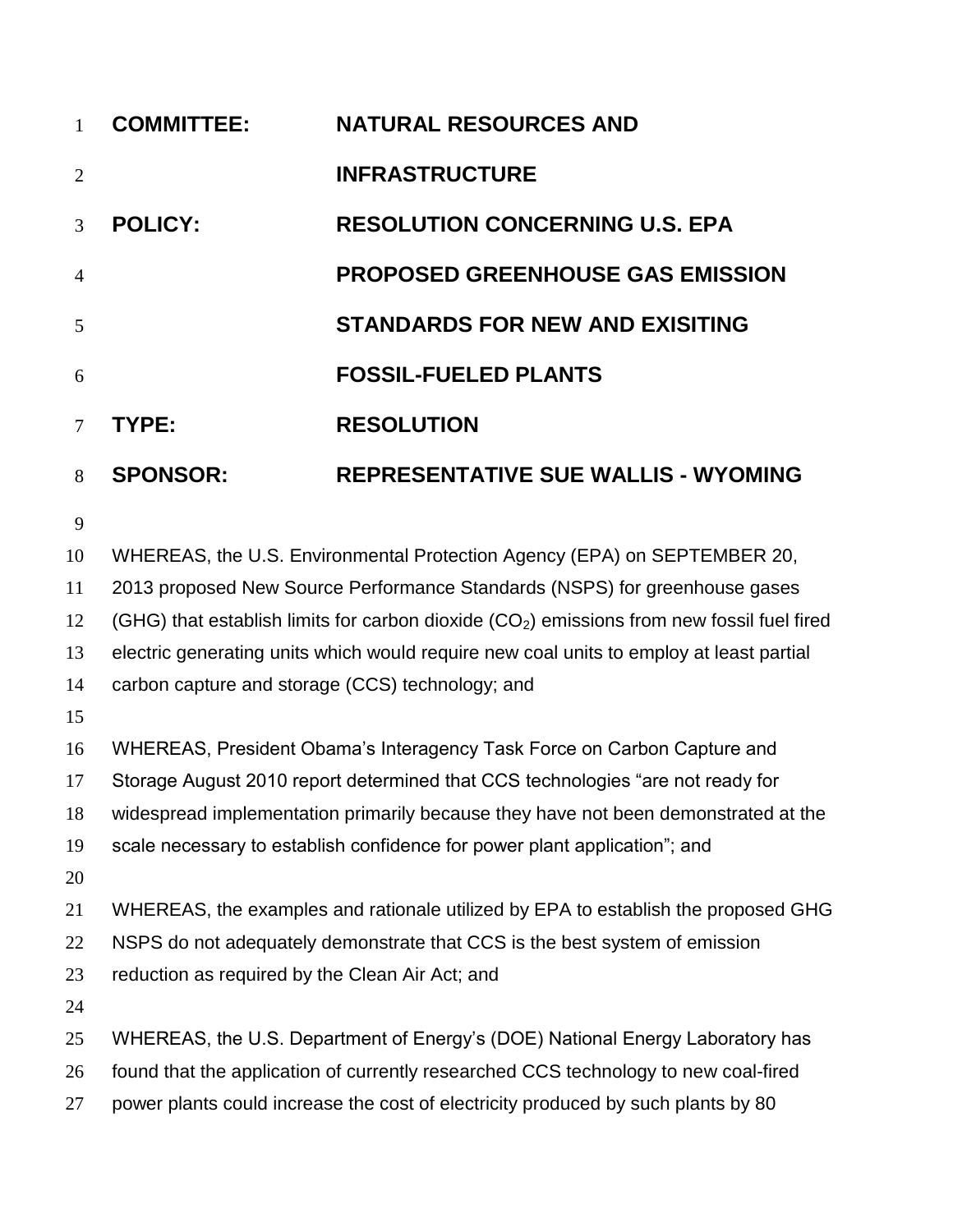percent, which would severely impact industrial, commercial and especially residential consumers; and

 WHEREAS, the most efficient coal-fired power plants, such as those that use the widely demonstrated and commercially available ultra-supercritical technology, represent the best system of emission reduction, but alone would be insufficient to achieve EPA's proposed performance standard; and WHEREAS, the effective CCS requirement results in a barrier to the construction of new coal-fired power plants that when combined with an already anticipated increased use of natural gas in the chemical, industrial, and transportation sectors, will likely lead to increased gas demand and an overreliance on a single type of fuel for future base-load power generation creating an unacceptable risk to electricity reliability; and WHEREAS, NCSL strongly supports a diversified fuel mix; and WHEREAS, the price of natural gas as a feedstock in the chemical sector will likely increase making American- made products less competitive in the global marketplace; and WHEREAS, in 2012 CO2 emissions from U.S. coal-based electric generation were 23 percent below 2005 levels according to the U.S. EPA Clean Air Markets Acid Rain Program database; and are continuing to decrease due to retirements of units that are uneconomic to retrofit to comply with other EPA regulations and operate due to market conditions; and WHEREAS, total CO2 emissions for the U.S. have been decreasing and are on track to meet the administration's target of 17 percent below 2005 levels by 2020; and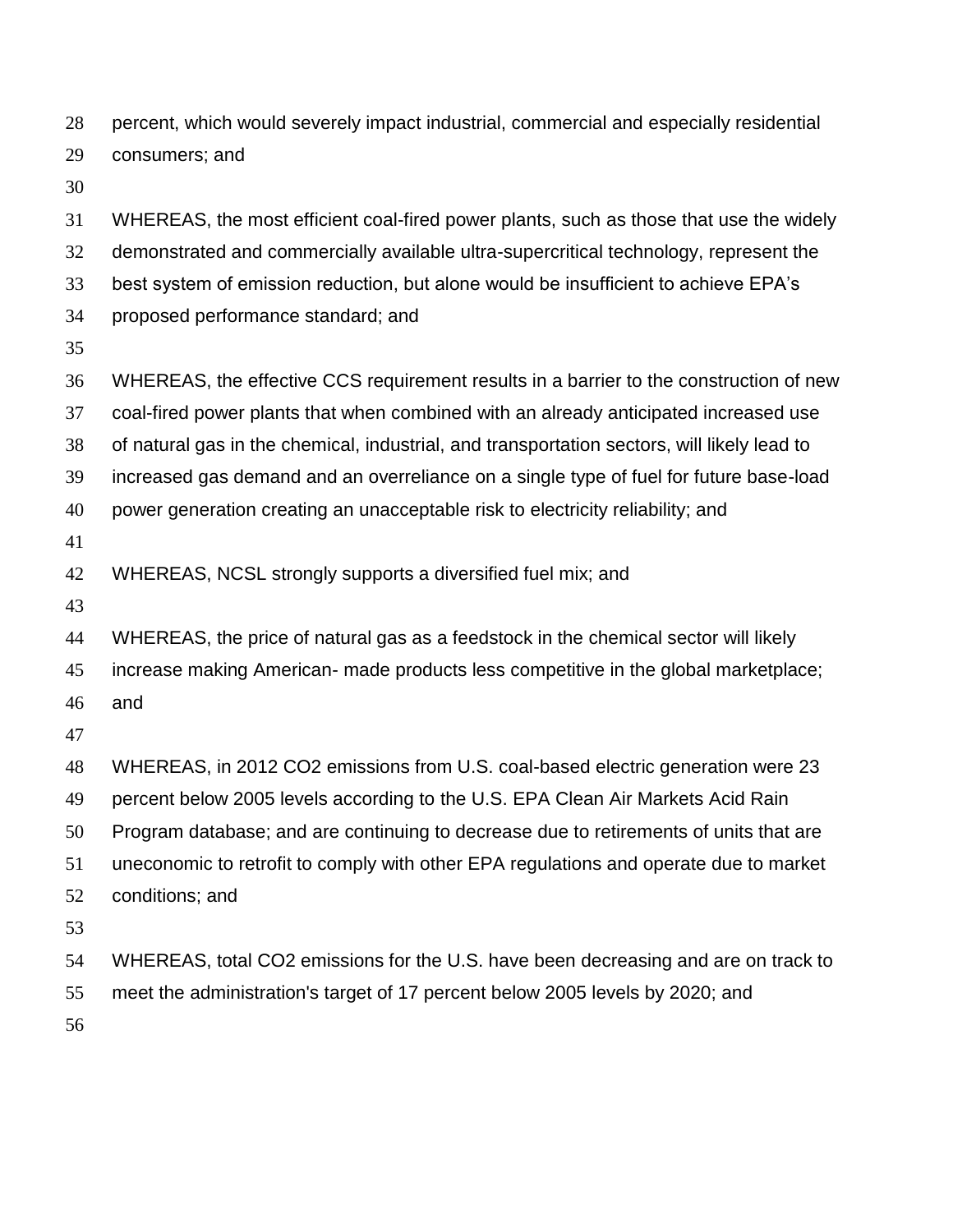- WHEREAS, EPA's proposed requirements do not sufficiently recognize that
- accumulation of carbon in the atmosphere is a global issue and global action is required

to address it; and

WHEREAS, the President has directed EPA to address emissions on modified,

- reconstructed and existing power plants "through direct engagement with states, as they
- will play a role in establishing and implementing standards for existing power plants";
- 

NOW, THEREFORE BE IT RESOLVED, that NCSL urges the Administration and

Congress to establish a national energy policy that encourages access to and removal

- of impediments to all available domestic sources of energy so that it is affordable and
- reliable;
- 

BE IT FURTHER RESOLVED, that NCSL urges the EPA to establish greenhouse gas

- NSPS standards for fossil-fuel electric generating units, that provide separate standards
- for coal-fueled electric generating units that starts with more efficient units such as ultra-
- supercritical and other technologies which will optimize the economic and equitable
- utilization of all types of domestic fuel sources recognizing the fact that additional time
- is needed for carbon capture and storage to be a demonstrated best system of
- emissions reduction; and
- 

 BE IT FURTHER RESOLVED, NCSL urges the EPA, DOE, and Congress to support industry efforts to focus on a smaller number of CCS technologies with the greatest promise for significant revolutionary technology advances rather than a large number of technologies that will likely yield incremental technology cost and performance improvements; and

BE IT FURTHER RESOLVED, NCSL urges the EPA to closely consult with the

states as it develops greenhouse gas emission guidelines under Clean Air Act section

- 111(d) for existing power plants recognizing each state's authority under the Act to set
- source performance standards based on: